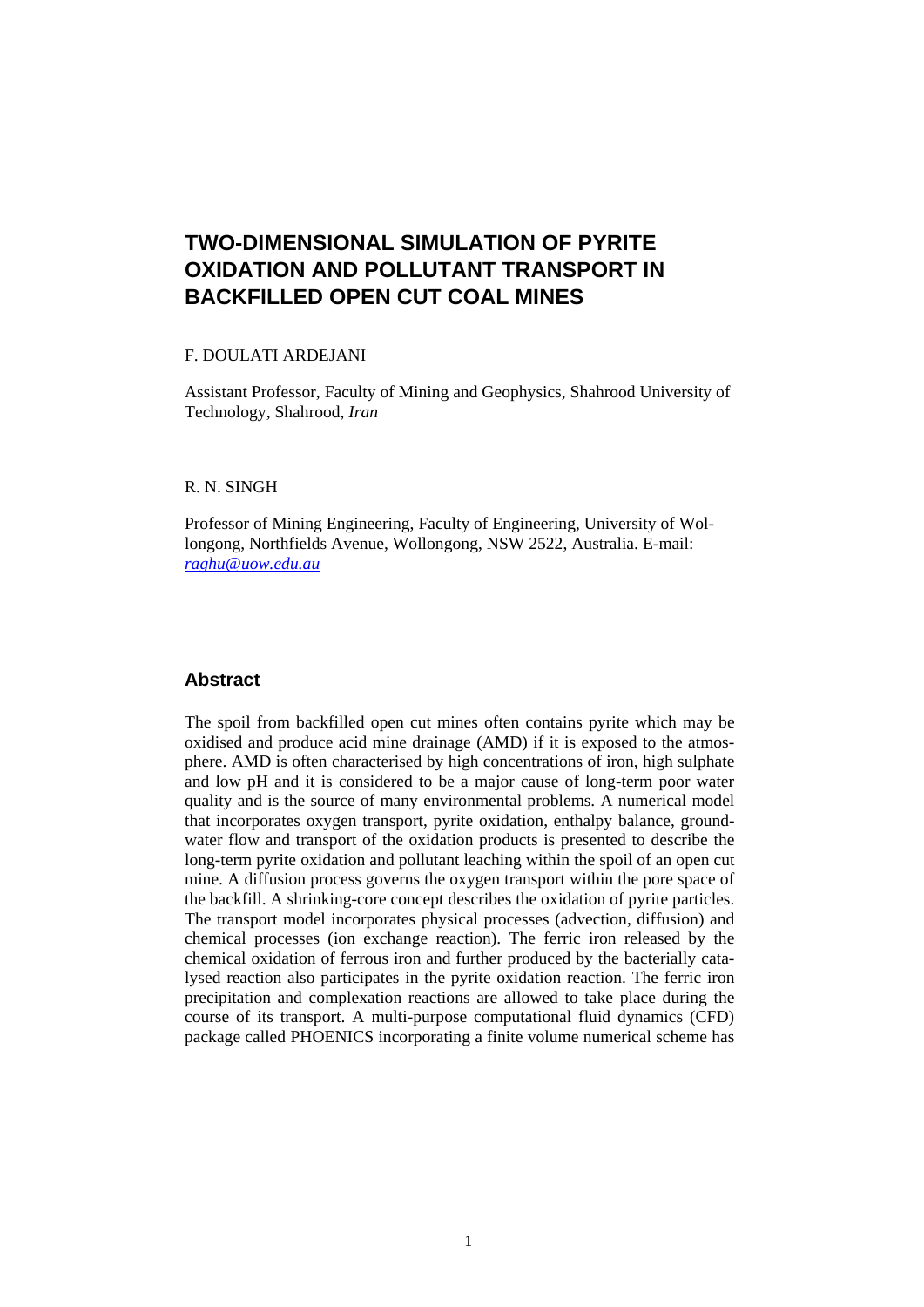been modified by creating a PHOENICS pre-processing input file in the PHOENICS input language (Q1\_AMDOPCUTMI) and developing a subroutine called GROUND\_ AMDOPCUTMI in the FORTRAN 99 language. The modelling accuracy was tested with the results obtained from the published numerical finite difference model. It was found that the oxidation of only a small fraction of pyrite is enough to generate an acid mine drainage load. Considerable pyrite creates a long-term source of acid mine drainage so that if no action is taken to reduce the acid generation and pollutant leaching, the receiving environments and water resources will be seriously damaged. The lowering of pH in the range between 2.5 to 3.5, results in the bacterial oxidation of pyrite being enhanced. Subsequently the bacterial action produces more  $Fe^{3+}$ ,  $SO_4^{2-}$ ,  $H^+$ , and  $Fe^{2+}$ . The results clearly indicated that dissolved ferric iron remains above the water table while the ferrous iron peak appears below it, in the saturated zone. The simulation results can be used for designing effective site remediation programs in order to minimise environmental effects arising from abandoned backfilled open cut mines.

# **Introduction**

Mining operations are often one of the most important causes of surface and groundwater pollution. These activities produce poor water quality and pose many environmental problems. Among the problems associated with mining activities, acid mine drainage (AMD) is more important and is considered to be a major cause of water pollution. In this paper a two-dimensional numerical finite volume model is presented for prediction of the long-term pyrite oxidation and subsequent pollutant transportation from backfilled open cut mines. The model incorporates oxygen transport, pyrite oxidation, enthalpy balance, groundwater flow and transport of the oxidation products. The model has been implemented in the general-purpose PHOENICS computational fluid dynamic package (Spalding, 1981; CHAM, 2000). By creating a Q1-file (PHOENICS input file) in PHOENICS input language, the necessary settings such as domain geometry, finite volume grid, boundary and initial conditions and fluid properties were specified and for all non-standard equations and specific source terms, the required coding in FORTRAN 99 language was supplied by developing a subroutine called GROUND. This subroutine was used by the PHOENICS solver module during the course of the solution. The conceptual model proposed in developing the model is given in Doulati Ardejani et al. (2002).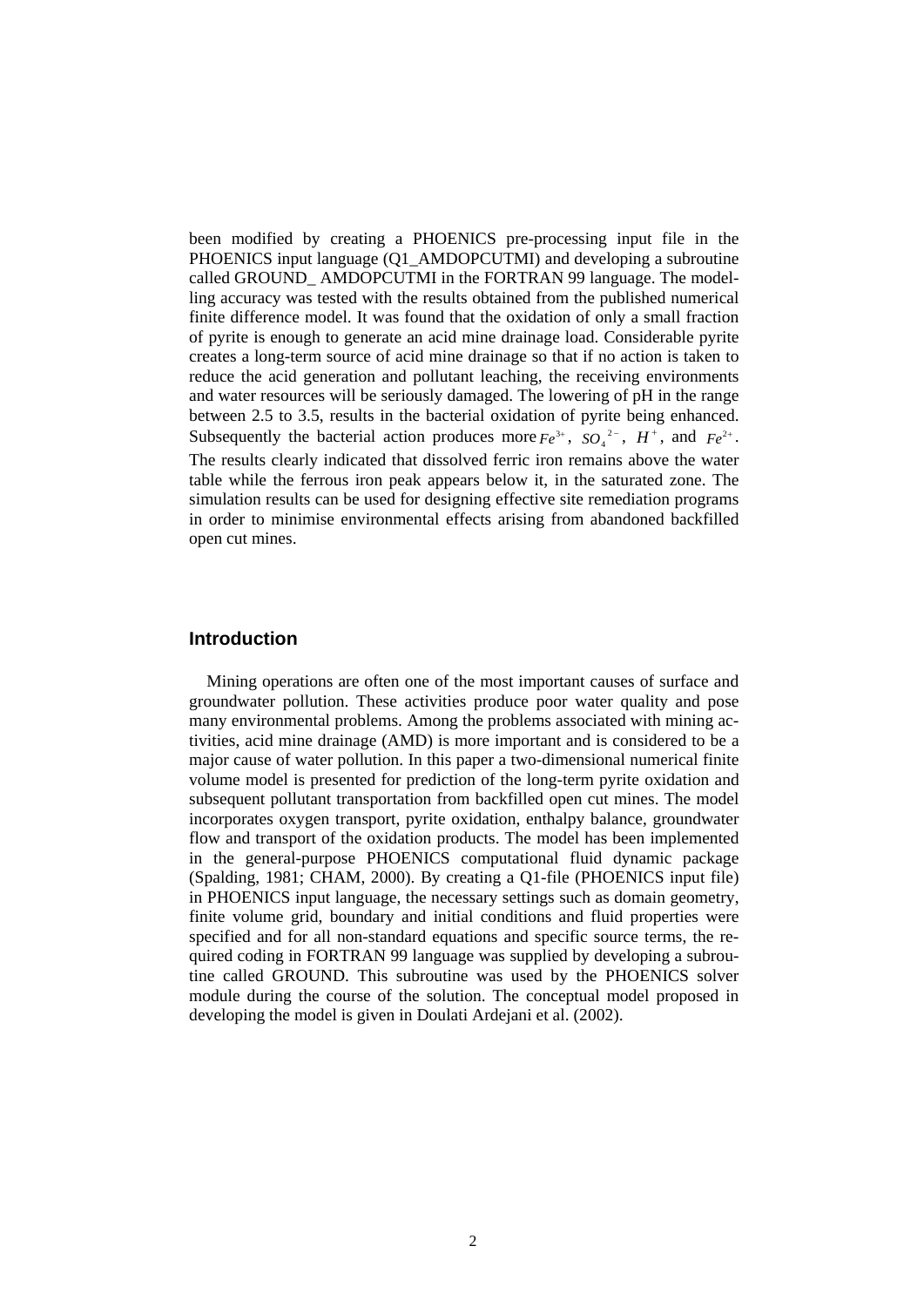# **2. Modelling governing equations**

# **2.1 Groundwater flow**

The groundwater flow is based on the well recognised Laplace equation. This equation is obtained by coupling the continuity equation and Darcy's law. For a two-dimensional situation and under steady state conditions the governing equation for groundwater flow can be reduced as follows (Freeze and Cherry, 1979):

$$
\frac{\partial}{\partial x_j} \left( K_{x_j} \frac{\partial h}{\partial x_j} \right) + W = 0 \tag{1}
$$

where,

 $x_i$  = Cartesian coordinates

 $K<sub>x</sub>$  = Directional hydraulic conductivity;

 $\hat{h}$  = hydraulic head;

 $W =$  recharge or discharge rate per unit volume.

The components of the groundwater velocity were obtained by solving Equation 5 and were then used in the mass transport equation of any chemical species.

#### **2.2 Pyrite oxidation mechanism**

The oxidation of pyrite is well described by a shrinking core model (Levenspiel, 1972). This model can be modified to take into consideration spherical pyritic grains and incorporating both surface reaction kinetics and oxidant diffusion into the particles containing pyrite (Cathles and Apps, 1975):

$$
\frac{\partial X}{\partial t} = \frac{-3 X^{\frac{2}{3}}}{6 \tau_{D_{[0\infty]}} X^{\frac{1}{3}} \left(1 - X^{\frac{1}{3}}\right) + \tau_{C_{[0\infty]}}}
$$
(2)

where,

 $X =$  fraction of pyrite remaining within the particle  $(Kg/Kg)$ ;  $=$  time  $(s)$ :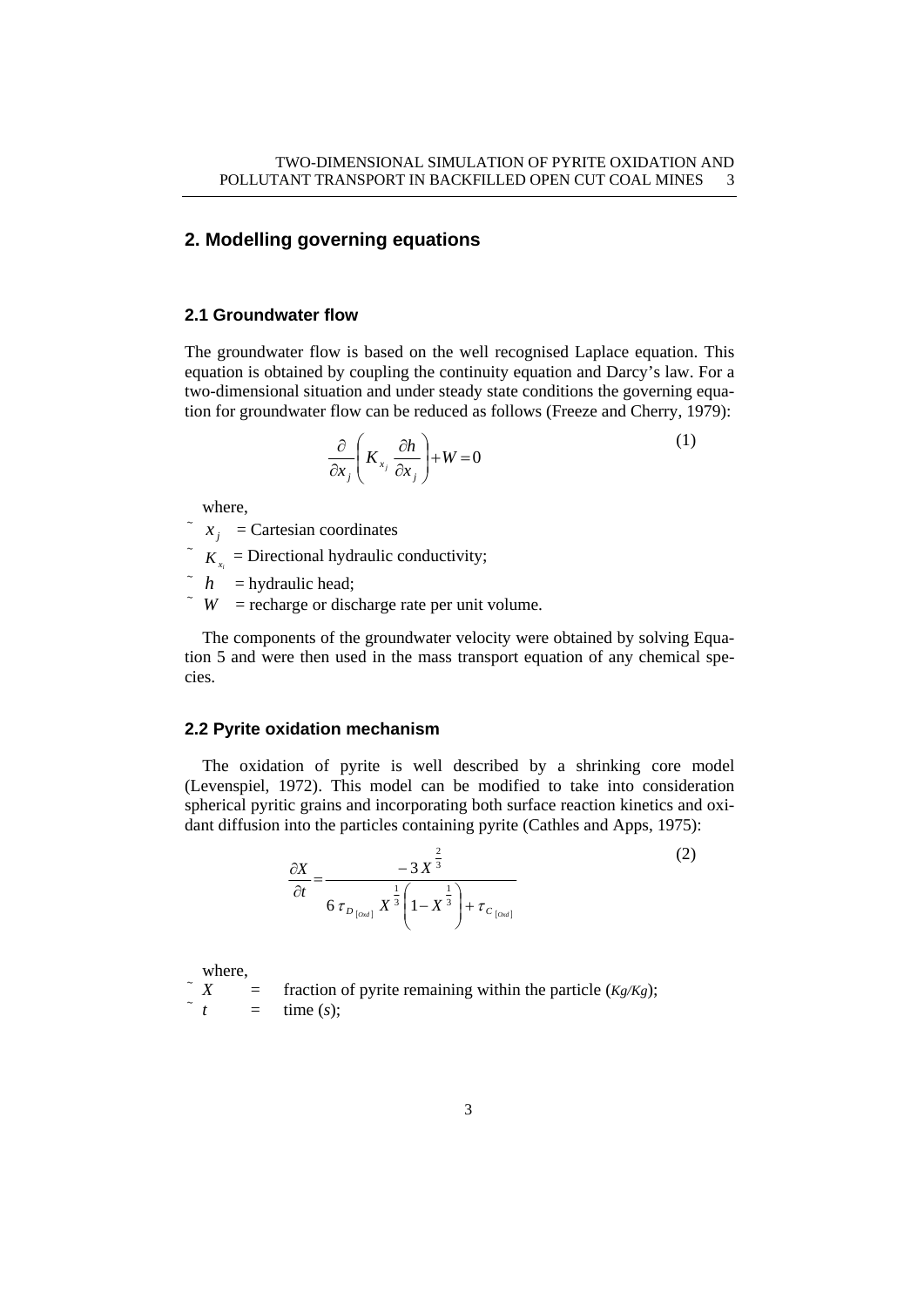$\tau_c$  = total time required for complete oxidation of pyrite within a particle if the oxidation process is only

controlled by the decreasing surface area of pyrite (*s*);

 $\tau_p$  = total time required for full oxidation of pyrite within a particle assuming the oxidation rate is solely

controlled by oxidant diffusion into the particles (*s*);

 $Oxd =$  oxidant.

 $\tau_p$  and  $\tau_c$  are expressed by Equations 7 and 8 (Levenspiel, 1972):

$$
\tau_D = \frac{\rho_{P_y} R^2}{6b D_{e[Ox]} C_{[Ox]}}
$$
\n(3)

$$
\tau_C = \frac{\rho_{P_y} R}{b K_{[\alpha x]} \alpha_{P_y}^{\text{rock}} \lambda C_{[\alpha x]}}
$$
(4)

where,

 $\rho_{Pv}$  = density of pyrite in the particle (*mol* / *m*<sup>3</sup>);  $R =$  particle radius  $(m)$ ; *b* = stoichiometric ratio of pyrite to oxidant consumption (*mol/mol*);  $D_{e[0x]}$  = effective diffusion coefficient of oxidant in oxidised rim of the particle  $(m<sup>2</sup>/s);$  $K_{[0x]}$  = first-order surface reaction rate constant  $(m/s)$ ;  $\alpha_{p_y}^{rock}$  = surface area of pyrite per unit volume of particle  $(m^{-1})$ ;  $\lambda$  = thickness of the particle in which pyrite oxidation occurs (reaction skin depth) (*m*);  $C_{[0x]}$  = concentration of oxidant in the water surrounding the particle ( $mol/m^3$ ).

# **2.3 Enthalpy equation**

To model the heat transfer, a simple enthalpy balance is employed using Equation 9 (adopted from Cathles and Apps, 1975):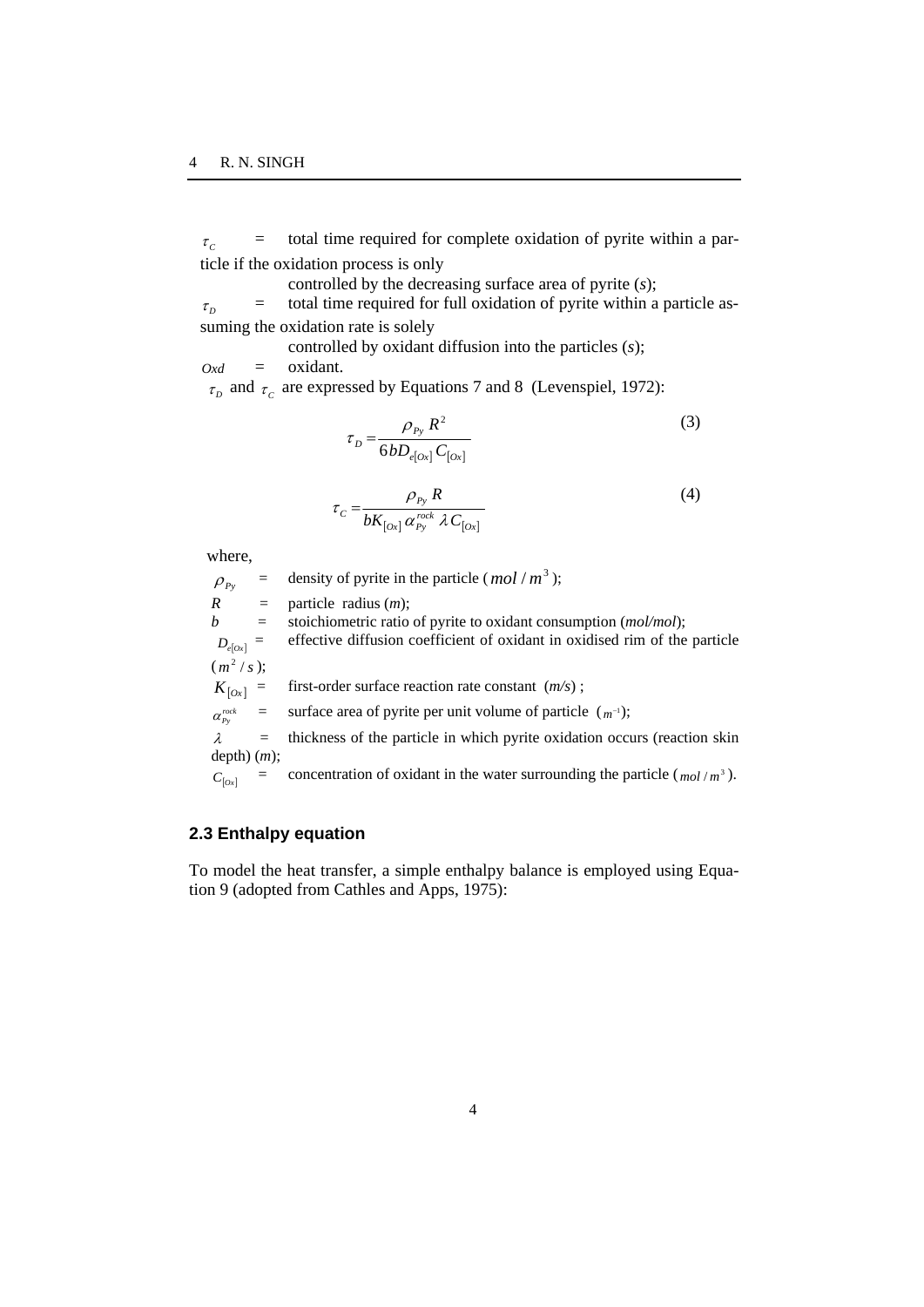$$
\rho_b C_P \frac{\partial T}{\partial t} = K_T \left( \frac{\partial^2 T}{\partial x_j^2} \right) - \rho_W C_W u_{x_j w} \frac{\partial T}{\partial x_j} +
$$
\n
$$
\frac{3(1-\phi)B^{-1} \rho_s X^{\frac{2}{3}}}{6 \tau_{D_{Q_2}} X^{\frac{1}{3}} \left(1 - X^{\frac{1}{3}}\right) + \tau_{C_{Q_2}}} + \frac{3(1-\phi)B'^{-1} \rho_s X^{\frac{2}{3}}}{6 \tau_{D_{P_s 3^*}} X^{\frac{1}{3}} \left(1 - X^{\frac{1}{3}}\right) + \tau_{C_{P_s 3^*}}}
$$
\n(5)

#### where,

| T                             | $=$ | temperature $(^{\circ}C)$ ;                                               |  |  |
|-------------------------------|-----|---------------------------------------------------------------------------|--|--|
| $\rho_{\scriptscriptstyle b}$ | $=$ | bulk density of the spoil $(Kg/m^3)$ ;                                    |  |  |
| $\rho_{\rm s}$                |     | molar density of pyrite in spoil $(mol/m3)$ ;                             |  |  |
| $\phi$                        | $=$ | porosity of spoil;                                                        |  |  |
| $K_{\tau}$                    | $=$ | thermal conductivity ( $J/m \degree C S$ );                               |  |  |
| $C_p$                         | $=$ | specific heat capacity of the spoil $(J/kg °C)$ ;                         |  |  |
| $\rho_{\scriptscriptstyle W}$ | $=$ | density of water in the spoil $(Kg/m^3)$ ;                                |  |  |
| $u_{x,w}$                     |     | water velocity $(m/s)$ ;                                                  |  |  |
| $C_w$                         |     | heat capacity of water (spoil $(J/kg °C)$ ;                               |  |  |
| B                             | $=$ | moles of pyrite consumed in pyrite-oxygen reaction per heat generated     |  |  |
| (mol/J);                      |     |                                                                           |  |  |
| B'                            | $=$ | moles of pyrite consumed in pyrite- $Fe^{3+}$ reaction per heat generated |  |  |

 $(mol / J)$ .

# **2.4 Oxygen balance**

Oxygen is transported within the spoil of the open cut mines by the process of diffusion. It is consumed by the pyrite oxidation reaction, chemical oxidation of ferrous iron and bacteria (Jaynes et al. 1984a). The governing equation of oxygen transport incorporating the volumetric consumption terms reduces to:

$$
\phi_a \frac{\partial u}{\partial t} = D_e \left( \frac{\partial^2 u}{\partial x_i^2} \right) - S_{K_{p_y - Q_2}} - S_{K_{p_e - Q_2}} - S_{K_{p - Q_2}} \tag{6}
$$

where,

 $\phi_a$  = air-filled porosity of the spoil $(m^3/m^3);$  $u = \alpha x$ ygen in the spoil pore space  $(mol/m^3);$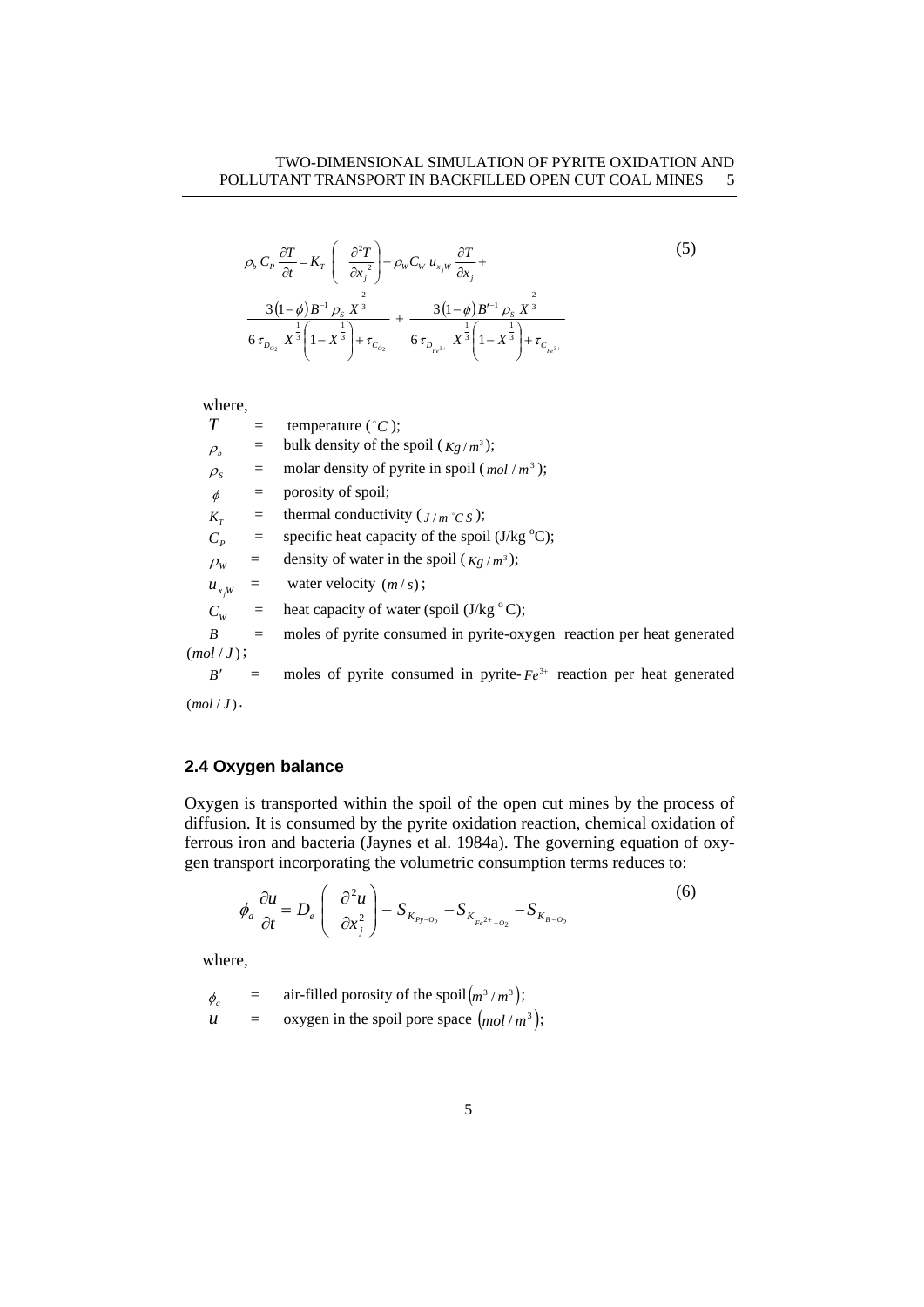$D =$  effective diffusion coefficient ( $m^2$ /s);

 $S_{K_{p_2\cdots p_2}}$ ,  $S_{K_{p_2\cdots p_2}}$ ,  $S_{K_{p_3\cdots p_2}}$  = volumetric oxygen consumption terms ( $mol/m^3 s$ ) by the pyrite oxidation reaction, chemical oxidation of ferrous iron and oxygen consumption by bacteria. The oxygen consumption terms can be found in Jaynes et al. (1984a) and modified by Doulati Ardejani et al. (2002).

### **2.5 Transport equation**

The oxidation products are transported through the groundwater flow system after leaching from the spoil. The governing transport equation can be expressed as follows (Rubin and James, 1973; Freeze and Cherry, 1979):

$$
\phi \frac{\partial C_i}{\partial t} + \rho_b \frac{\partial \overline{C_i}}{\partial t} = D \frac{\partial^2 C_i}{\partial x_i^2} - q_i \frac{\partial C_i}{\partial x_j} + q_{re} C_i \pm S \quad i = 1, 2, ..., n_c
$$
\n(7)

where,

| $C_i$                              |              | solute concentration in aqueous form $(mol/m3)$ ;                   |  |
|------------------------------------|--------------|---------------------------------------------------------------------|--|
| $\overline{C_i}$                   | $\equiv$     | solute concentration in adsorbed form $(mol/Kg)$ ;                  |  |
| $\rho_{\scriptscriptstyle h}$      | $=$          | bulk density of the medium $(Kg/m^3)$ ;                             |  |
| $q_{re}$                           | $\alpha = 1$ | surface recharge $(m/s)$ ;                                          |  |
|                                    | $\equiv$     | sink and source terms representing the changes in aqueous component |  |
| concentrations due to the chemical |              |                                                                     |  |

reactions  $(mol/m^3 s)$ ;

$$
q_j
$$
 = vector components of the pore fluid specific discharge  $(m/s)$ ;

*D* = hydrodynamic dispersion coefficient  $(m^2 / s)$ .

# **3. Modelling input parameters**

The model input data were taken from Cathles and Apps (1975) and Jaynes et al. (1984b) in order to perform one and two-dimensional simulations. The onedimensional simulation was run to verify modelling accuracy and then a twodimensional simulation was carried out when the reasonable output results were obtained in comparison with those results obtained from the POLS finite difference model developed by Jaynes et al. (1984a, b). For simulation purpose, the PHOENICS package was modified. The model input parameters are given in Table 1.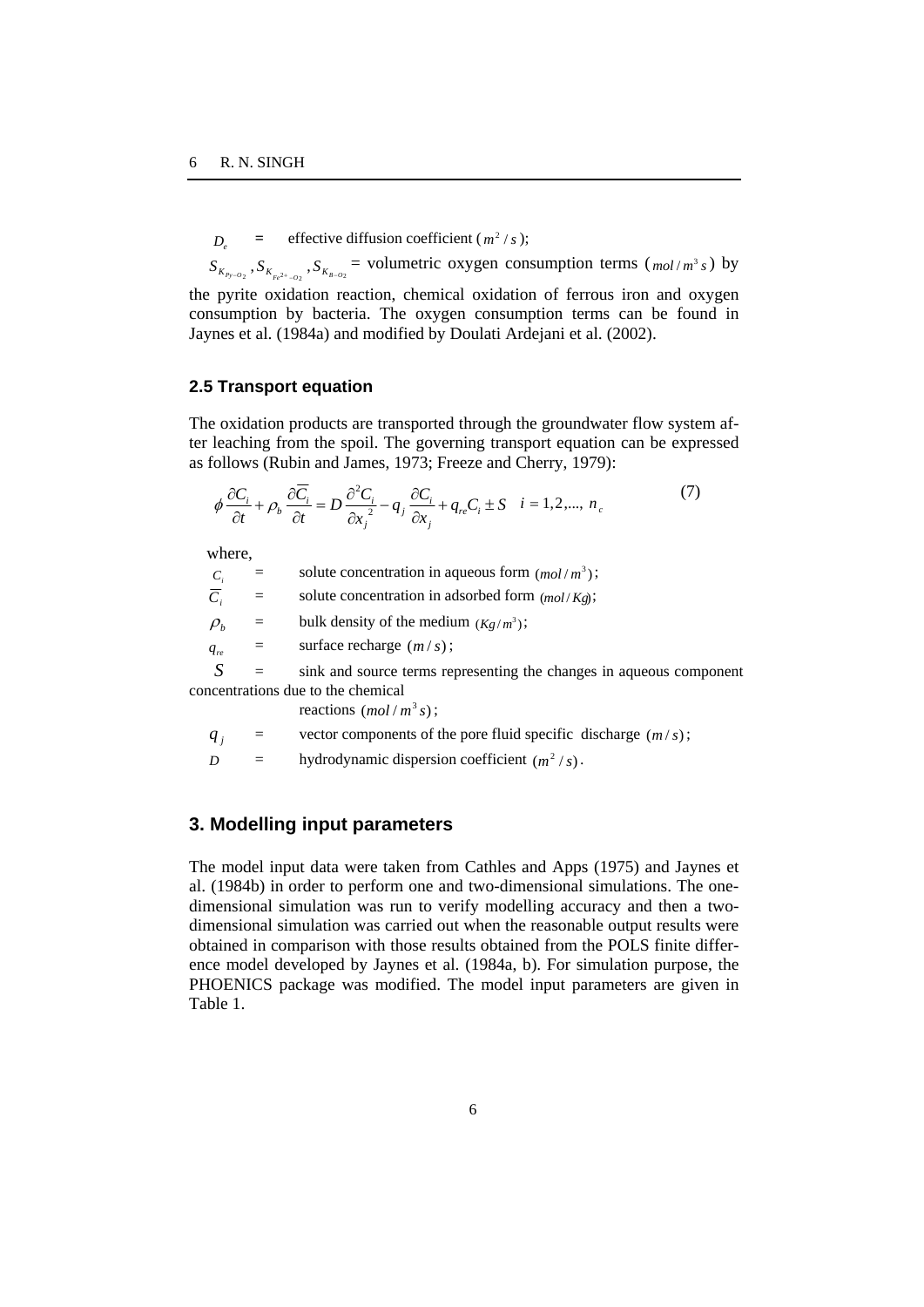# **4. Model calibration**

One-dimensional simulation was carried out to calibrate the model and verify the capability of the model for simulation of pyrite oxidation and leaching process associated with open cut coal mines. To perform a one-dimensional simulation, a 10-metre spoil column was simulated as 20 equal size control volumes. The influx and background concentrations of dissolved species and pH are listed in Table 2.

A first type boundary condition was assigned at the top of the spoil profile for the oxygen transport model equal to its atmospheric concentration  $(9 \text{ mol}/m^3)$ . The spoil column initially contained no oxygen concentration. A zero-gradient boundary condition was considered at the profile base.

The following boundary conditions were assigned for the enthalpy model. The spoil temperature was initially set at  $15^{\circ}$ C as follows:

$$
T(x_j,0)=15^{\circ}C\tag{8}
$$

The top surface of the spoil profile was specified as a first type boundary condition equal to  $15 \degree C$ :

$$
T(0, t)=15 \text{ }^{\circ}C \tag{9}
$$

A constant recharge of  $2 \times 10^{-8}$  *m/s* was maintained at the profile top surface. A dispersivity of 0.005 *m* was applied for the transport model in order to achieve consistency with the POLS model. The main reason of selecting a small value of dispersivity is that the mechanism of the leaching process used in the POLS model is different from the present finite volume model. The POLS model did not consider the processes of diffusion and hydrodynamic dispersion effects. The following boundary and initial conditions were specified for the transport of the oxidation products:

The top boundary of the model was assigned as first type with respect to concentration of solutes

The background solute concentrations were simulated by specifying an initial boundary condition

A zero concentration gradient boundary condition was specified at outflow boundary.

#### **Table 1.**

 Parameters used for simulation (Jaynes et al., 1984b; Cathles and Apps, 1975)

| Parameter                | Value                    |
|--------------------------|--------------------------|
| Pyrite fraction<br>spoil | 0.0025 $Kg$ pyrite/ $Kg$ |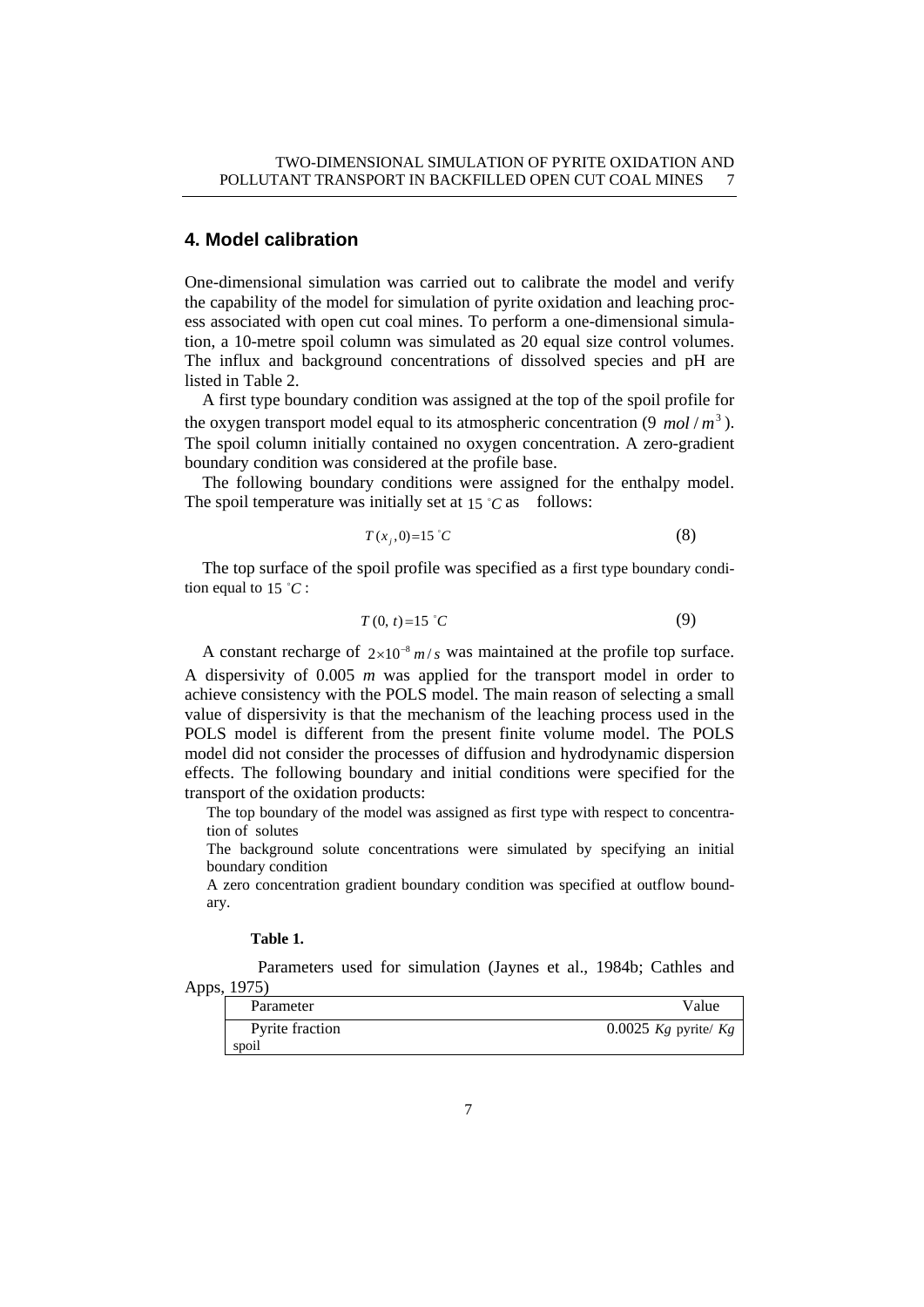| Fraction coarse particles containing pyrite                           |                                   |           |        | 75 %            |  |
|-----------------------------------------------------------------------|-----------------------------------|-----------|--------|-----------------|--|
| $Kg/m^3$                                                              | The bulk density of spoil<br>1650 |           |        |                 |  |
| The porosity of the spoil                                             | 0.321                             |           |        |                 |  |
| Water-filled porosity                                                 |                                   |           |        | 0.225           |  |
| Surface area of pyrite per unit volume of spoil                       |                                   |           |        | $80 \, cm^{-1}$ |  |
| Radius of particles                                                   |                                   |           |        | 2 $cm$          |  |
| <b>Diffusion</b><br>coefficient                                       | $\sigma$ of                       | oxidant   | in     | water           |  |
| $1.0\times10^{-11} m^2/s$                                             |                                   |           |        |                 |  |
| Molar density of pyrite within particle                               |                                   |           |        | 23              |  |
| mol/m <sup>3</sup>                                                    |                                   |           |        |                 |  |
| First-order<br>rate                                                   |                                   | constant  | for    | $Fe^{3+}$       |  |
| $4.4 \times 10^{-8}$ m/s                                              |                                   |           |        |                 |  |
| First-order<br>rate                                                   | constant                          |           | for    | oxygen          |  |
| $8.3\times10^{-10}$ m/s                                               |                                   |           |        |                 |  |
| Recharge value                                                        |                                   |           |        | 0.5             |  |
| m / yr                                                                |                                   |           |        |                 |  |
| for<br>constants                                                      | chemical                          | oxidation | of     | $Fe^{2+}$       |  |
| $K_1 = 1.3 \times 10^{-10} (mol^2/(m^3)^2)(s)$                        |                                   |           |        |                 |  |
| $K_2 = 1.7 \times 10^{-9} s^{-1}$                                     |                                   |           |        |                 |  |
| Effective diffusion                                                   | coefficient                       | for       |        |                 |  |
| $1.0\times10^{-7}$ m <sup>2</sup> / s                                 |                                   |           | oxygen | transport       |  |
| Enthalpy<br>of                                                        |                                   | Reaction  |        | (1)             |  |
| $-1.45 \times 10^6$ J / mol (CRC, 1998)                               |                                   |           |        |                 |  |
| of<br>Enthalpy                                                        |                                   | Reaction  |        | (3)             |  |
| $-1.78 \times 10^4$ J / mol (CRC, 1998)                               |                                   |           |        |                 |  |
|                                                                       |                                   |           |        |                 |  |
| Moles of pyrite consumed per heat generated in $FeS_2$ - $O_2$        |                                   |           |        | reaction        |  |
| $6.9\times10^{-7}$ mol / J                                            |                                   |           |        |                 |  |
| Moles of pyrite consumed per heat generated in $FeS2 - Fe3+$ reaction |                                   |           |        |                 |  |
| $5.6 \times 10^{-5}$ mol / J                                          |                                   |           |        |                 |  |
| Thermal conductivity<br>2.1                                           |                                   |           |        |                 |  |
| $J/m$ °CS                                                             |                                   |           |        |                 |  |
| Specific heat capacity                                                |                                   |           |        | 2500            |  |
| $J/Kg$ °C                                                             |                                   |           |        |                 |  |

# **Table 2.**

Influx and background chemistry (Jaynes et al., 1984b)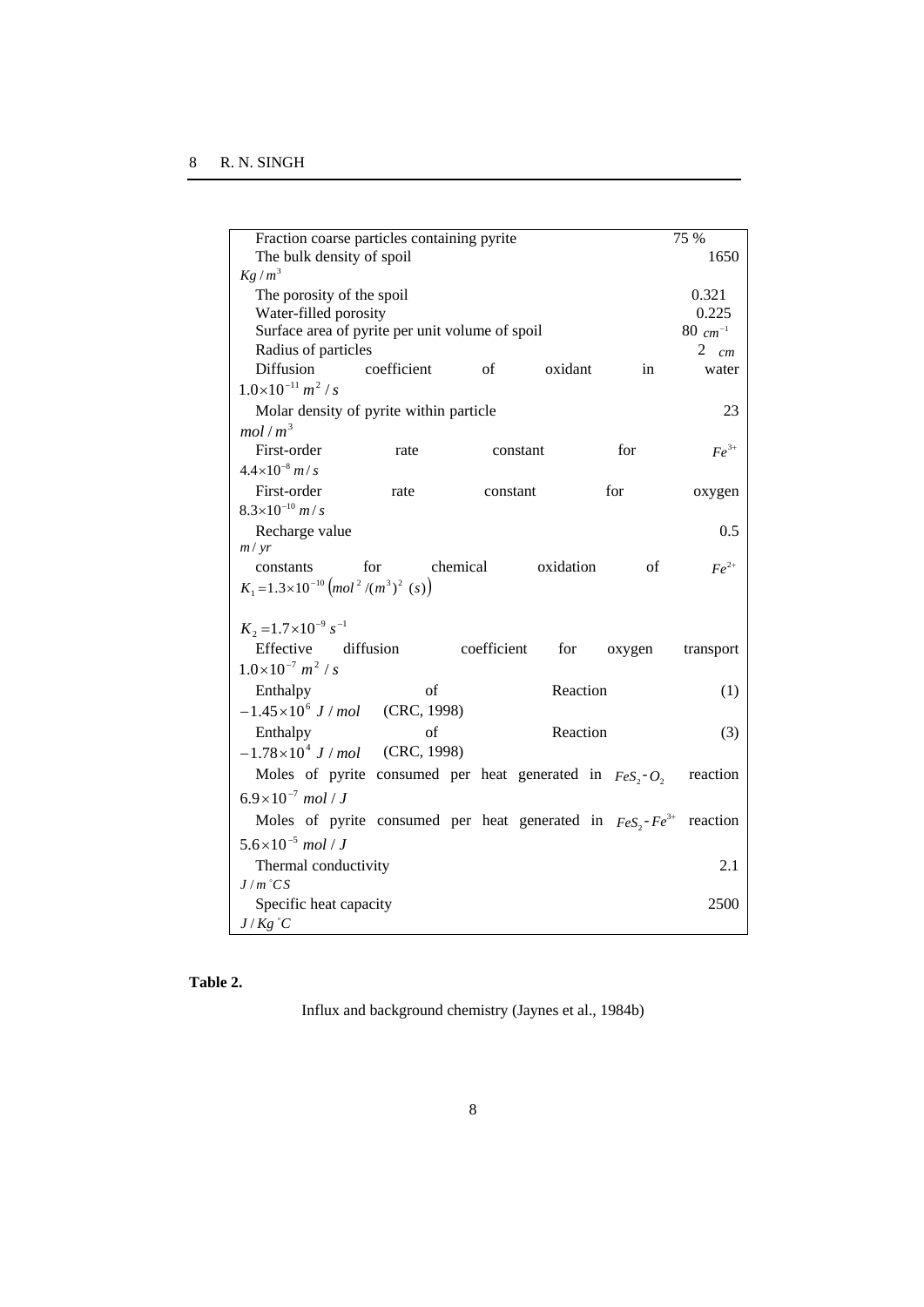### TWO-DIMENSIONAL SIMULATION OF PYRITE OXIDATION AND POLLUTANT TRANSPORT IN BACKFILLED OPEN CUT COAL MINES 9

|                  | Aqueous components                             | concentration ( $mol/m3$ ) |  |
|------------------|------------------------------------------------|----------------------------|--|
| Influx data:     |                                                |                            |  |
|                  |                                                | 0.0                        |  |
|                  |                                                | 0.0                        |  |
|                  | $Fe^{2+}$<br>$Fe^{3+}$<br>$SO_4$ <sup>2-</sup> | 50                         |  |
|                  | pH                                             | 5                          |  |
| Background data: |                                                |                            |  |
|                  |                                                | 0.5                        |  |
|                  |                                                | 0.0                        |  |
|                  | $\frac{Fe^{2+}}{Fe^{3+}}$<br>$SO_4{}^{2-}$     | 50                         |  |
|                  | pH                                             | 5                          |  |
|                  |                                                |                            |  |

#### **4.1 One-dimensional simulation results**

For one-dimensional simulation, the effective diffusion coefficient for oxygen transport was selected to be  $1.0 \times 10^{-7}$   $m^2$  / *s* and air-filled porosity of 0.1 was set for the simulation. The temperature rise due to the pyrite oxidation reactions was ignored and a constant temperature equal to  $15 °C$  was considered for modelling purposes. The iron-oxidising bacteria were allowed to be active in the spoil profile where the conditions were favourable. The mathematical expressions describing the role of bacteria were taken from Jaynes et al. (1984a) and relevant FORTRAN codes were supplied in the GROUND subroutine accessible by the user of the PHOENICS package. The interaction between  $H^+$  produced by oxidation reactions and spoil was incorporated by a simple empirical relationship (Jaynes et al. 1984a):

$$
\frac{H^+}{H^+_{Gen}} = \{1.0 - EXP(G_A - pH)\}\tag{10}
$$

where,

 $H^+$  = Hydrogen ion in solution ( $mol/m^3$ );

 $H_{Gm}^{+} = H^{+}$  generated through chemical reactions  $(mol/m^{3})$ ;

 $G_A$  = an empirical constant that defines the buffer system.

In this paper, Equation 14 was slightly modified to calculate the  $H^+$  consumption per cubic metre of spoil per unit time as given below:

$$
\frac{\partial H^+}{\partial t} = -\frac{H^+_{Gen}}{\Delta t} \exp\left(G_A - pH\right) \tag{11}
$$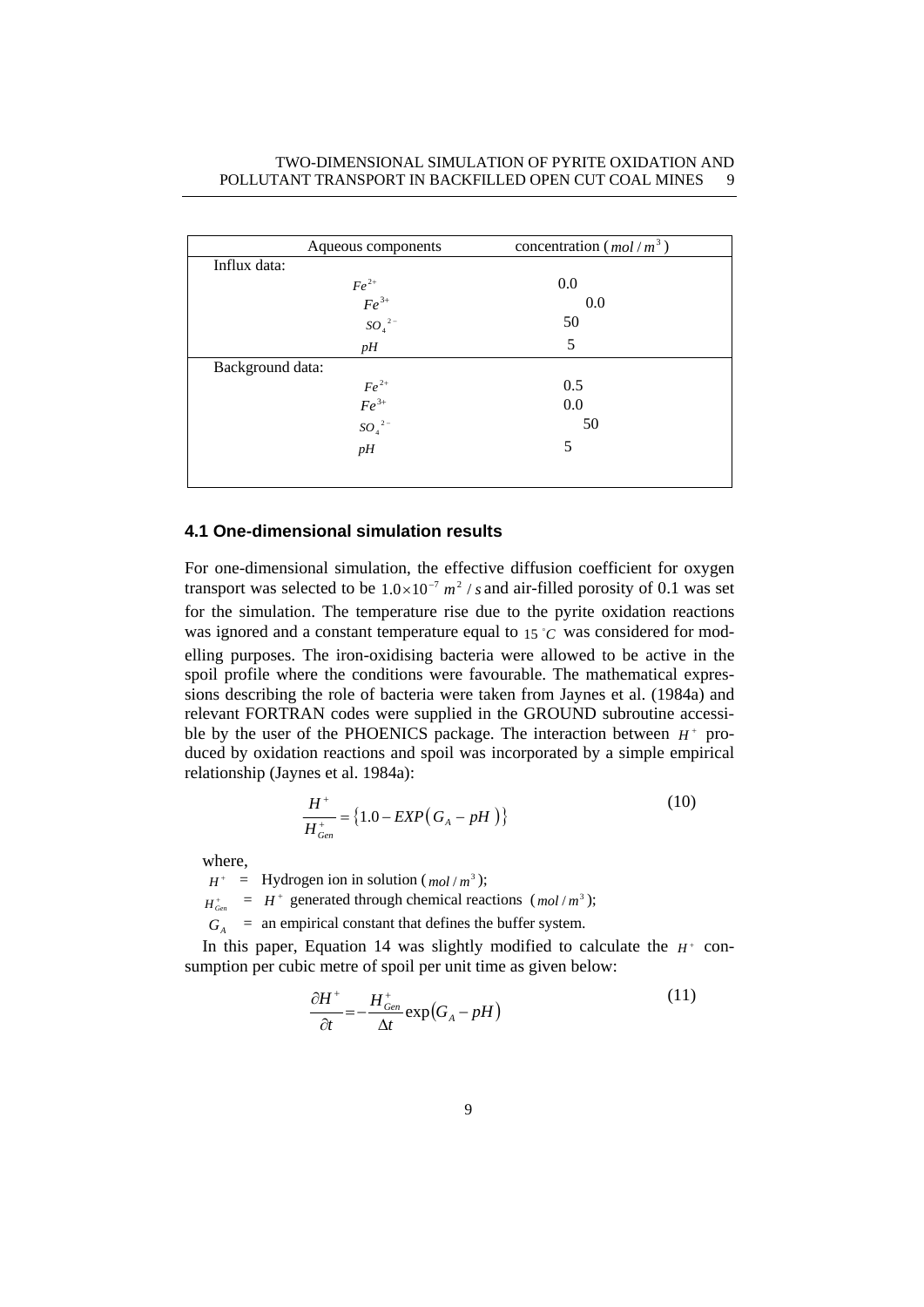where,  $\Delta t$  = simulation time step (*s*).

Equation 15 was incorporated as a sink term in the governing transport equation for the hydrogen ion. In this particular case the solution pH was maintained above 2.5. No ferric iron complexation reaction was considered in this simulation.

The  $H^+$ - spoil interaction increased the pH of the solution. It caused an increase in the bacterial activity therefore more ferric iron was produced. Consequently, the pyrite oxidation rate increased considerably over time (Fig. 1). As Fig. 1 shows, about 29 % of the pyrite was oxidised after 10000 days of the simulation. For this time, the POLS model predicted that 30.5 % of pyrite was consumed. The difference between the finite volume modelling predictions and those predicted by the POLS model can be explained in that unlike the POLS model, the ferric complexation reaction was not incorporated in the finite volume model. The complexation reaction increases the ferric concentration. Consequently the rate of pyrite oxidation increases.



Fig. 1. Comparison of the POLS results (dots) with the PHOENICS results (solid lines) for the pyrite oxidised vs. time over entire spoil column with and without  $H^+$ -spoil interaction.

The mole fraction of oxygen within the spoil profile versus depth was illustrated in Fig. 2. Oxygen decreased linearly with depth. As Fig. 2 shows, oxygen diffusion was limited in the surface elements of the spoil profile up to 2.5 metres from the spoil surface. Bacterial activity ( $S_{K_{B-02}}$  in Eq. 10) was the main reason for this sharp reduction of oxygen concentration within the surface layers of the spoil profile, consuming most of the oxygen over this part of the profile.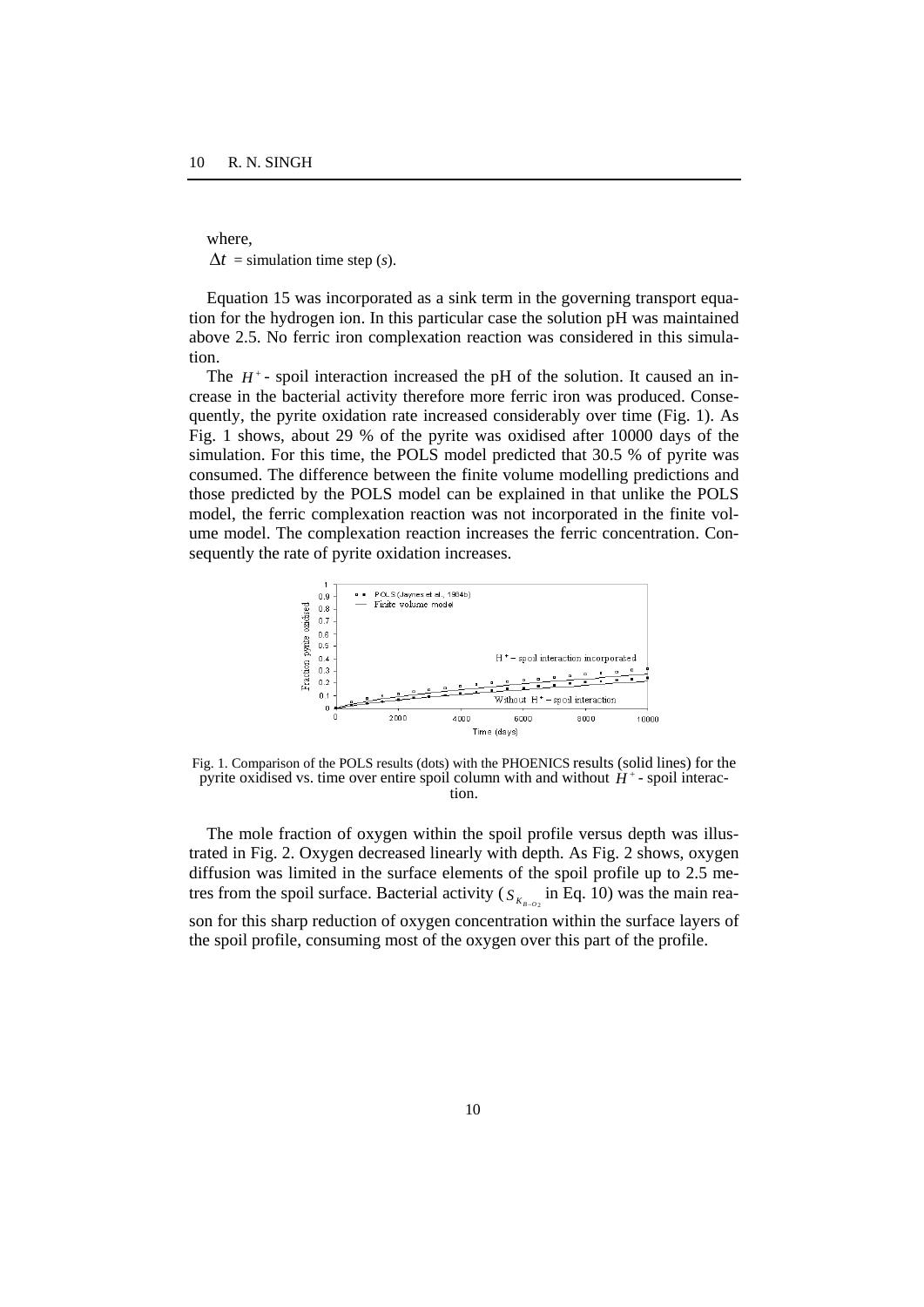

Fig. 2. Comparison of the POLS modelling results (dots) with the finite volume simulated results (solid lines) for oxygen mole fraction as a function of depth for 5-year period.

Fig. 3 shows the total iron-discharging rate as a function of time predicted in the water leaving the spoil profile for two different cases. In Case 1 the ironoxidising bacteria are active and the interaction between the spoil and  $H^+$  is incorporated. In Case 2 no bacteria are allowed to be present but in this case the effective diffusion coefficient for oxygen transport is four times greater than that in Case 1. A comparison was made with those results predicted by the POLS model (dots). The iron-leaching rate showed a similar pattern with time for both cases and the maximum rate occurred between 1750 to 2100 days. As Fig. 3 shows, the leaching rate in Case 2 is greater than in case 1 due to bigger in the effective diffusion coefficient.



Fig. 3. Total iron leaching rate vs. time in the water leaving the spoil profile for Cases 1 and 2.

The difference in head between the left and the right boundaries was maintained at 0.1 m. An average recharge value of 0.3 m/yr was considered for the upper boundary (spoil surface). For the simulation it was assumed that reactive pyrite was contained only in a 12.5-m-wide segment of the unsaturated zone of the spoil (Fig. 4a).

The upper 4 m of the grid was assumed to be unsaturated and the remainder fully saturated with a constant porosity of 0.321. For simplicity the horizontal component of the velocity was ignored in the unsaturated zone and flow was only assumed to be vertical in this zone. Horizontal and vertical hydraulic con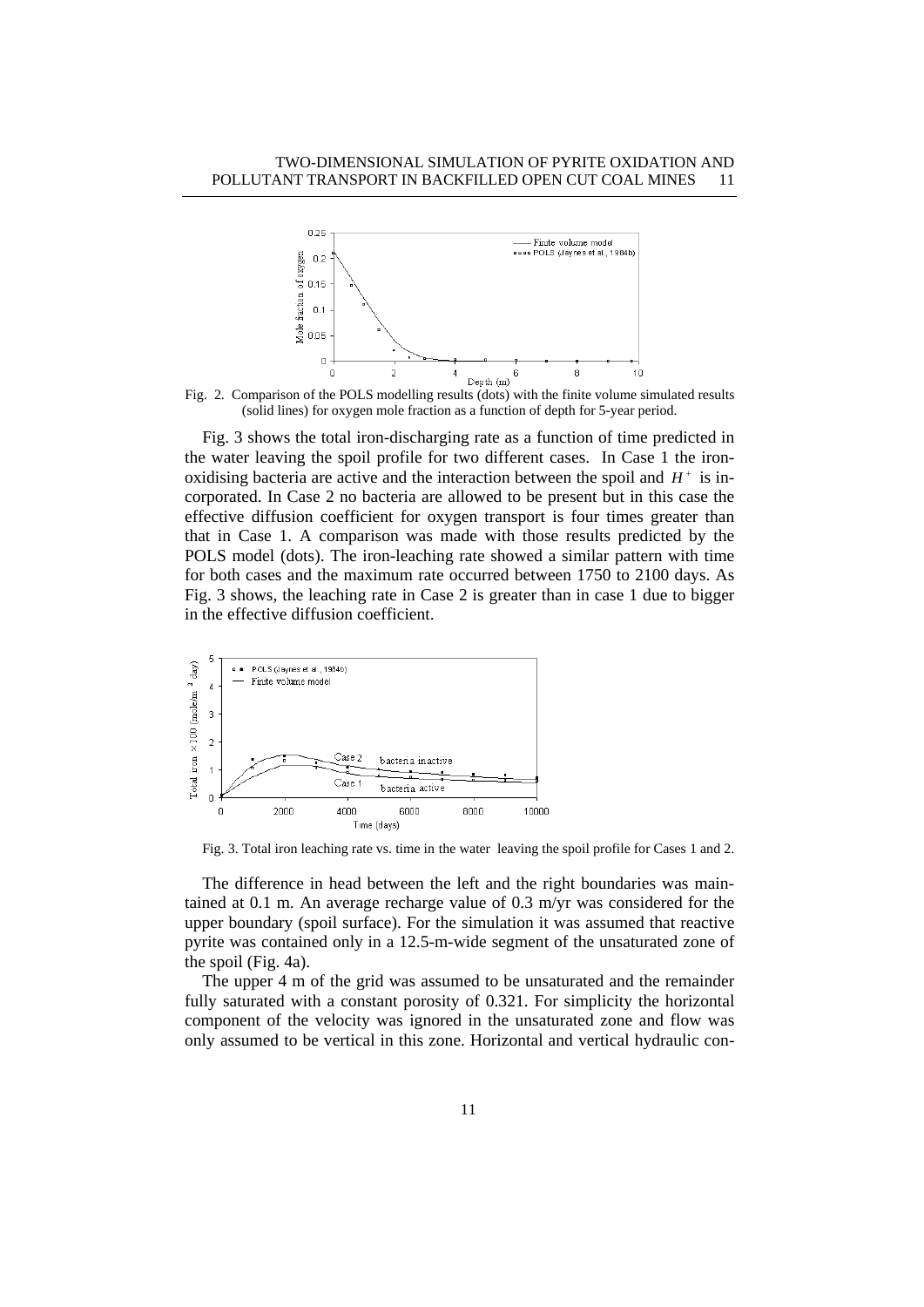ductivities of  $1.50 \times 10^{-5}$  *m/s* and  $1.50 \times 10^{-6}$  *m/s* were used for the simulation. Horizontal and vertical dispersion coefficients of  $7.0 \times 10^{-9}$   $m^2/s$  and  $5.0 \times 10^{-9}$ 

# **5. Two-dimensional simulation**

#### **5.1 Modelling setting and input data**

Two-dimensional simulations were also performed to demonstrate the capability of the finite volume model for prediction of the long-term pyrite oxidation and transportation of the oxidation products from backfilled open cut coalmines. The input parameters are similar to those input data used for one-dimensional simulation (Table 1) but slight modification was made to the influx and background chemistry of the aqueous components. Chemical species considered in the two-dimensional simulations are the same as those in the one-dimensional model. These chemical species with their influx and background concentrations are listed in Table 3.

#### **Table 3.**

 Source and background concentrations of aqueous components used for 2-D simulations

| Component    | Concentration         |                     |  |
|--------------|-----------------------|---------------------|--|
|              | Source                | Background          |  |
|              | mol/m <sup>3</sup>    | mol/m <sup>3</sup>  |  |
| $F\rho^{2+}$ | $5.00 \times 10^{-1}$ | $5.00\times10^{-1}$ |  |
| $Fe^{3+}$    | $2.00\times10^{-5}$   |                     |  |
| $SO_4^{-2}$  | $5.00 \times 10^{1}$  | $5.00\times10^{1}$  |  |
| pH           |                       | 5                   |  |

The two-dimensional cross-sectional dimensions are 50 m horizontally by 20 m vertically and this domain is discretised into  $40 \times 20$  control volumes of size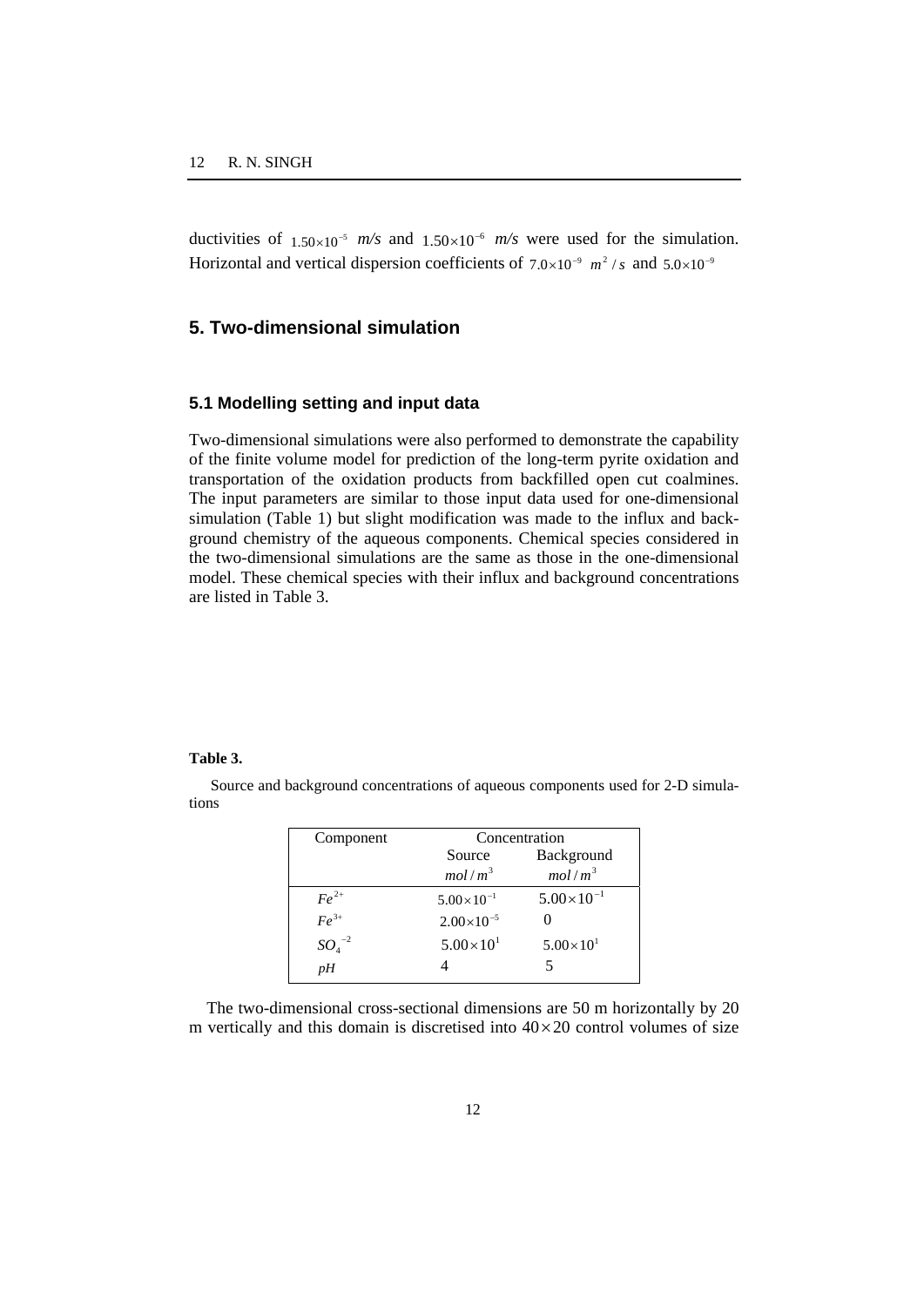1.25 m horizontally x 1m vertically.  $m^2/s$  were specified for the model. The steady state flow system in terms of velocity vectors is given in Fig. 4b.

The spoil temperature was assumed constant at  $15$   $\degree$ C and the temperature rise in pore water due to the oxidation reactions was predicted using the enthalpy balance. An effective diffusion coefficient of  $2.0 \times 10^{-7}$   $m^2/s$  was assigned for the oxygen transport model. The bacterial action and the interaction between  $H^+$  and the spoil were also considered for two-dimensional simulation. The spoil surface was maintained as a first-type boundary condition for oxygen equal to its atmospheric concentration (9  $mol/m^3 \approx 0.21 \text{ mol/mol}$ ). First – type boundary conditions were specified above the water table for the oxygen transport model. The spoil solution initially contained no oxygen. To avoid nonlinearity problems, no ferric complexation reactions were allowed to take place. The ferric precipitation reaction was incorporated for 2-D simulations. An oxidation period of 10000 days ( $\approx$  27 years) was considered for the simulation.

The pH of the system was not allowed to drop below 2.5. The interaction between  $H^+$  and the spoil and also maintaining the pH closer to the optimum pH required for the maximum activity of the iron-oxidising bacteria ( $\approx$ 3), caused more ferric iron to be produced by the bacterially mediated oxidation of ferrous iron. Consequently more pyrite was oxidised.



Fig. 4. Two-dimensional simulation cross-section: (a) hydraulic head and the segment of the spoil where oxidation reactions take place; (b) velocity vectors.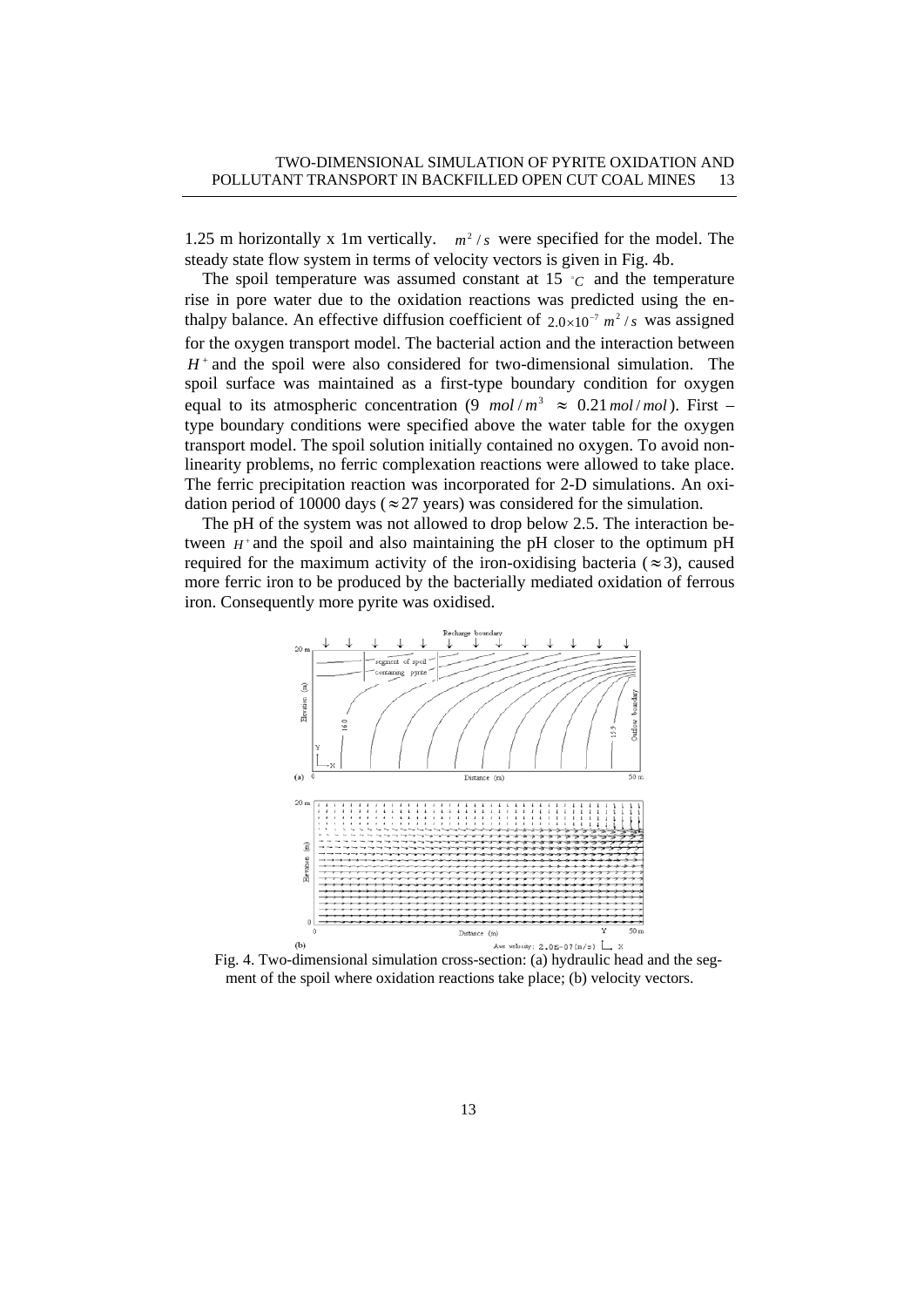Fig. 5 shows the oxygen concentration for a 5-year-period of the simulation. In the segment where chemical reactions take place, more oxygen was consumed due to bacterial activity.



The ferrous iron concentrations for simulation times of 5 and 10 years were illustrated in Fig. 6. After 5 years of the simulation (Fig. 6a), pH reached about 5, a favourable pH required for bacterial activity. The bacteria catalysed the ferrous iron oxidation reaction and more  $Fe^{2+}$  converted to  $Fe^{3+}$ . Therefore, the ferrous iron concentration decreased in the unsaturated zone whereas the ferric iron concentrations increased considerably in this zone.



Fig. 6.  $Fe^{2+}$  concentration after: (a) 5 years; (b) 10 years of simulation.

After 10 years of the simulation (Fig. 6b), pH is still in the range that is favourable for bacterial activity; therefore, low concentrations of ferrous iron are seen in the unsaturated zone where the ferric concentration is dominant and a peak  $Fe^{2+}$  concentration is seen in the saturated zone.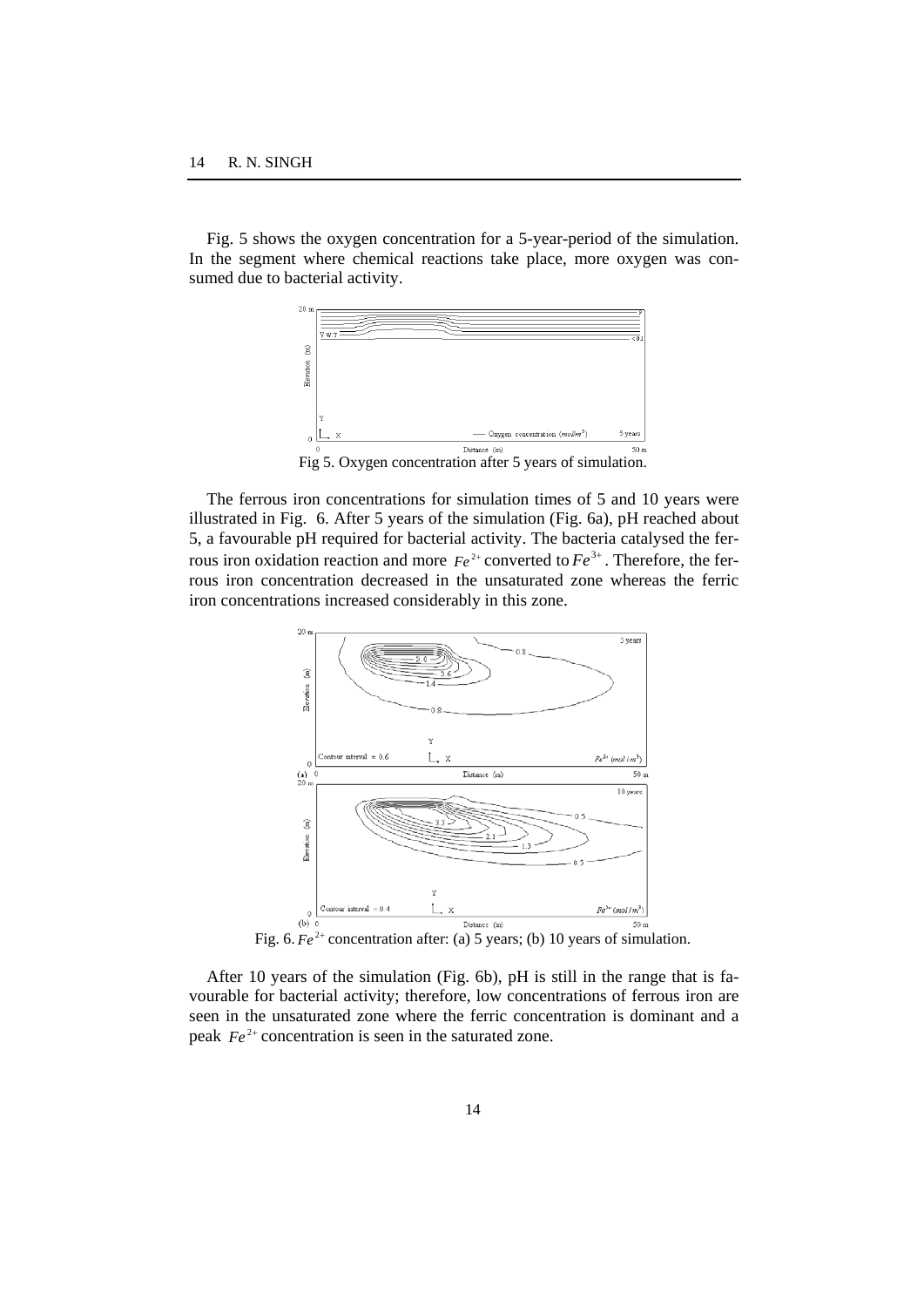Fig. 7 shows the solution pH for simulation times of 5 years and 10 years respectively. As pyrite oxidation takes place the pH dropped significantly (average pH is 3 in the unsaturated zone) but it never drops below about 2.5 due to the reaction between the spoil and  $H^+$ . By 10 years the average pH is about 3.5 in the unsaturated zone due to the transport of hydrogen ions downward by the water flow.

Fig. 8a shows the ferric iron concentration after 5 years of simulation. The concentrations of  $Fe^{3+}$  are high in the unsaturated zone where oxygen is available and the conditions for maximum bacterial activity are favourable. The ferric ion concentrations are limited to the unsaturated zone, but as time progresses (Fig. 8b) some is being transported below the water table. In the case where pyrite is present below the water table,  $Fe^{3+}$  is converted back into  $Fe^{2+}$  through the  $Fe<sup>3+</sup>$ - pyrite reaction. By incorporating the ferric iron precipitation reaction (Fig. 8c), aqueous ferric iron was removed from the solution phase in the saturated zone where the pH is greater than 3.5.



15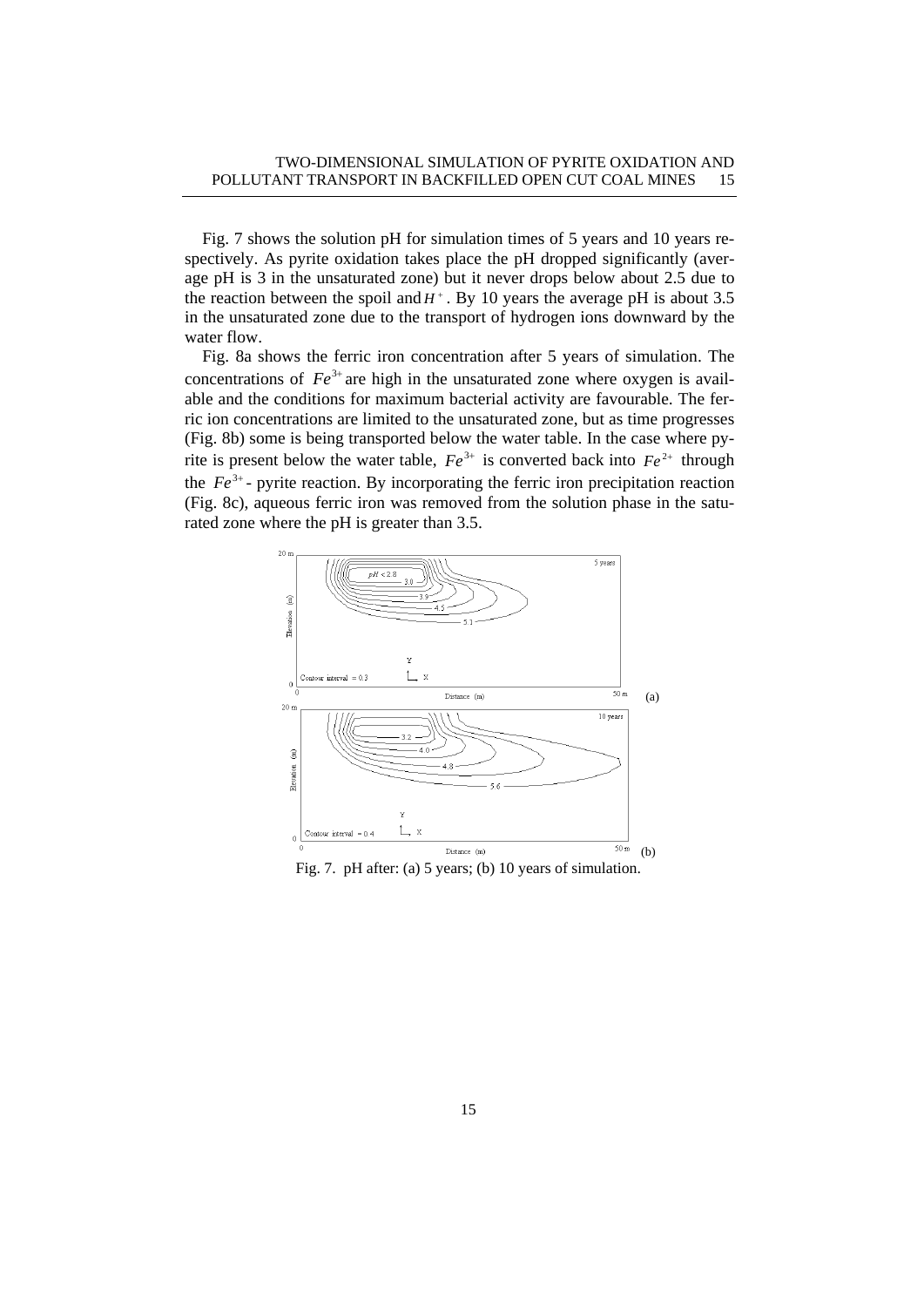

Fig. 8.  $Fe^{3+}$  concentration after: (a) 5 years; (b) 10 years (without precipitation reaction); (c) 10 years (including precipitation reaction) of simulation.

Fig. 9 shows  $SO_4^2$ <sup>-</sup> concentrations for time periods of 5 and 10 years. Considerable amounts of  $SO_4^2$  were produced due to the fact that both oxygen and  $Fe^{3+}$  react with pyrite and higher  $SO_4^2$ <sup>-</sup> concentrations are produced.

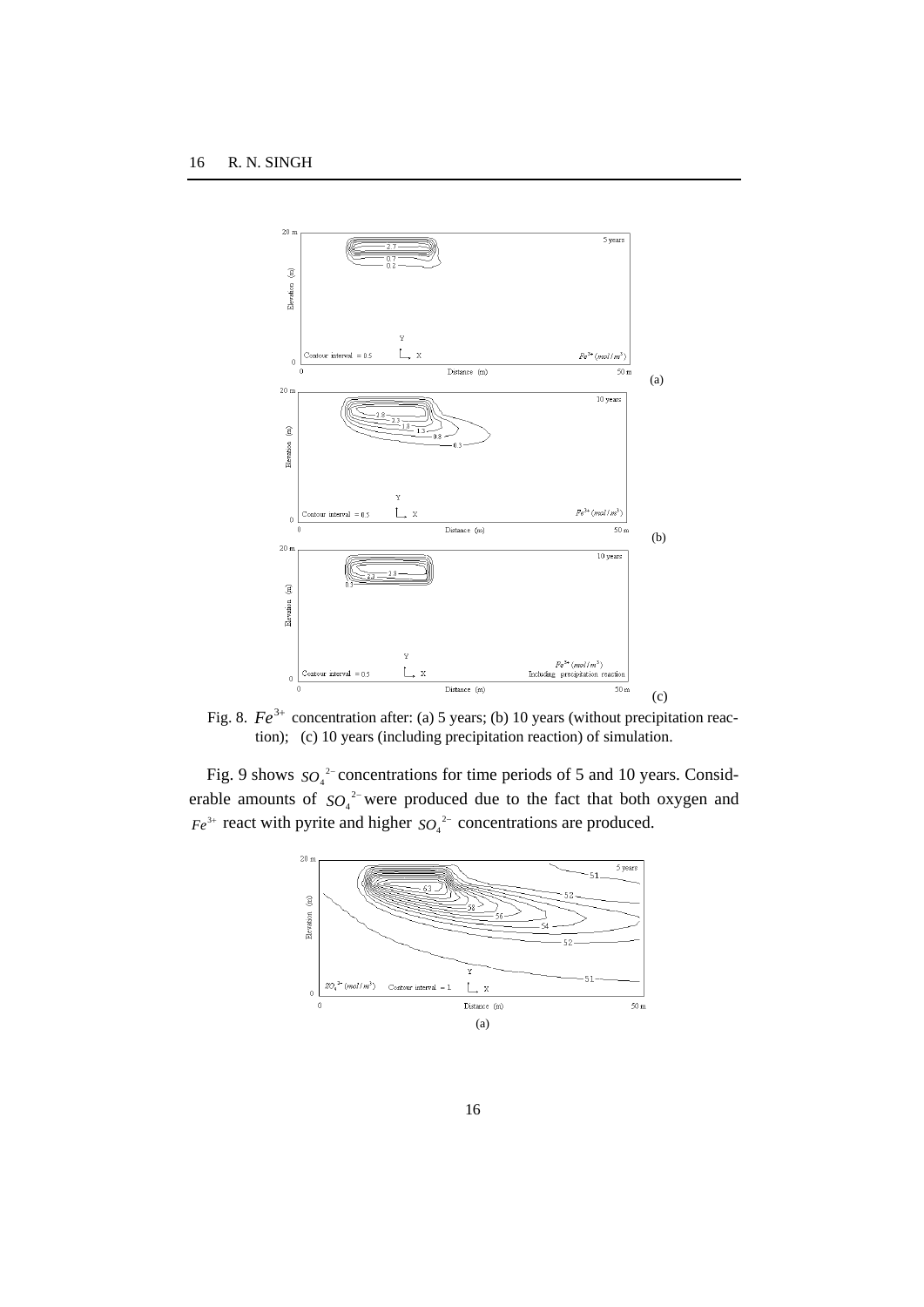

Fig. 9.  $SO_4^2$  concentration after: (a) 5 years; (b) 10 years of simulation.

Although not illustrated, early in the simulation the  $SO_4^2$  peak occurs in the unsaturated zone. Pyrite-oxygen reaction is recognised to be the only important source for  $SO_4^2$ <sup>-</sup> production at the beginning of the simulation.

At 5 years (Fig. 9a), an  $SO_4^2$  peak (greater than 63  $mol/m^3$ ) occurred in the saturated zone due to a downward recharge water flow. In the saturated zone,  $SO_4^2$ <sup>-</sup> spreads by groundwater flow. By 10 years (Fig. 9b), the  $SO_4^2$ <sup>-</sup> peak moved further down into the saturated zone to about 6 metres depth, whereas  $SO_4^2$ concentrations in the unsaturated zone began to decrease. No significant concentrations of so<sub>4</sub><sup>2−</sup> were produced in the saturated zone by the reaction between ferric iron and pyrite, because, for two-dimensional simulations, it was considered that only pyrite in a 12.5 m wide segment of the unsaturated zone participates in the oxidation reaction.

Fig. 10 shows the temperature distribution within the spoil section predicted after 5 and 10 years of simulations, respectively. No iron-oxidising bacteria are considered for obtaining these results. As this figure shows in the zone where the pyrite oxidation reaction takes place, the temperature rose from a background spoil temperature equal to 15  $\degree$ C to a maximum value of more than 15.6  $^{\circ}$ C. This maximum temperature decreased to 15.5  $^{\circ}$ C after 10 years of the simulation.

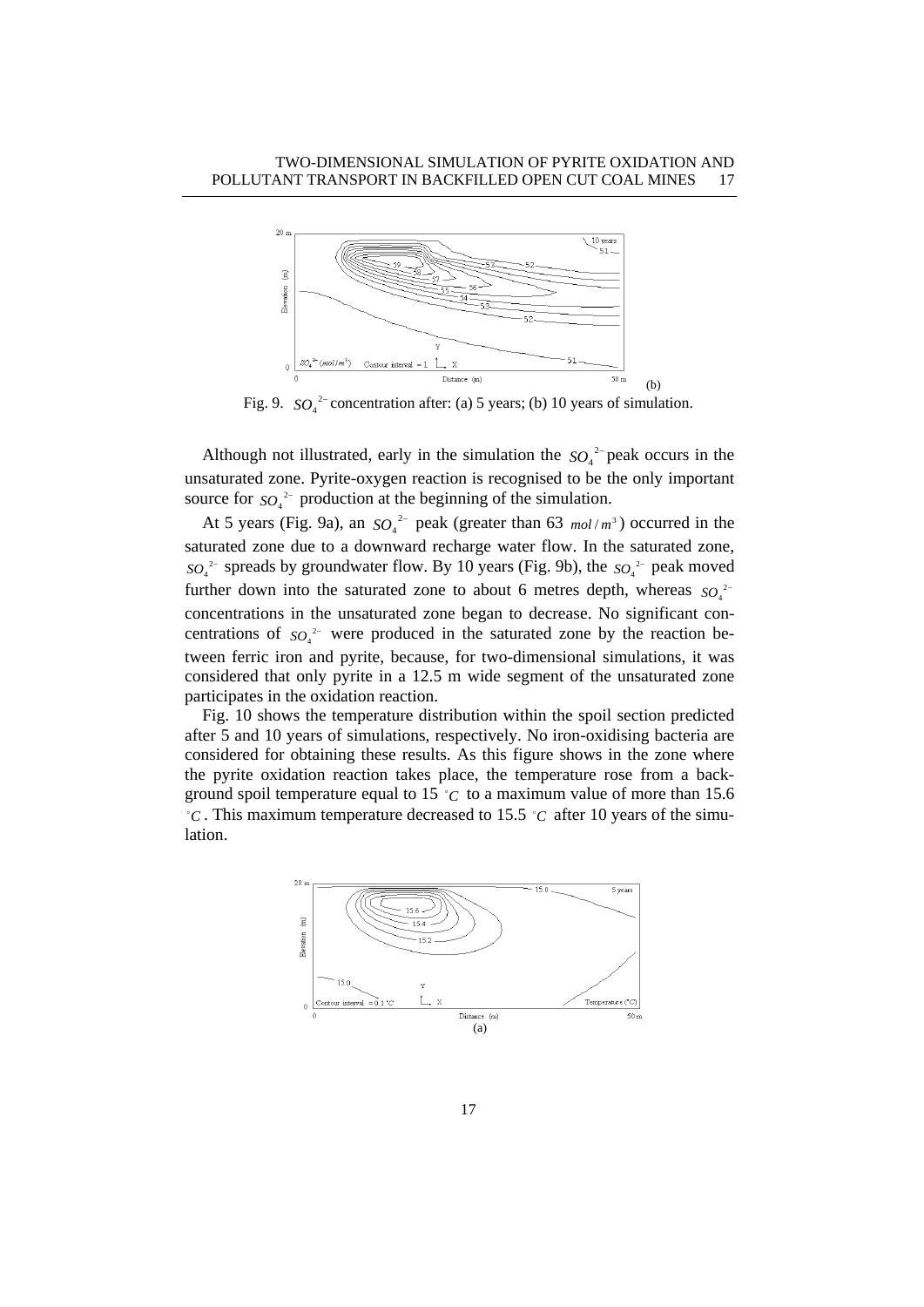

Fig. 10. Temperature rise after: (a) 5 years; (b) 10 years of the simulation.

# **6. CONCLUSIONS**

A numerical finite volume model has been developed by modification of a computational fluid dynamics (CFD) package called PHOENICS to simulate long-term pyrite oxidation and pollutant generation within the spoil of an open cut mine. The results of two-dimensional simulations indicate:

Bacterial activity caused a sharp depletion of oxygen in the vadose zone.

 The oxidation of only a small fraction of pyrite is enough to generate an acid mine drainage load. Considerable pyrite presence creates a long-term source of acid mine drainage.

 The lowering of pH in the range between 2.5 to 3.5, results in the bacterial oxidation of pyrite being enhanced. Subsequently the bacterial action produces more  $Fe^{3+}$ ,  $SO_4^{2-}$ ,  $H^+$ , and  $Fe^{2+}$ .

 The results of two-dimensional simulations clearly indicate that dissolved ferric iron remains above water table while a ferrous iron peak appears below it, in the saturated zone.

 Sulphate initially generated by the pyrite-oxygen reaction and subsequent production from the  $Fe^{3+}$ - pyrite reaction due to bacterial action mainly has its peak below the water table.

The results of the 2-D simulations can be used for designing effective site remediation programs in order to minimise environmental effects arising from abandoned backfilled open cut coalmines.

### **Acknowledgements**

The authors wish to express their deep appreciation to Dr. Joe Shonhardt, for his contribution in preparation of this paper. The assistance provided by the Shahrood University of Technology and the Faculty of Engineering, University of Wollongong are also acknowledged.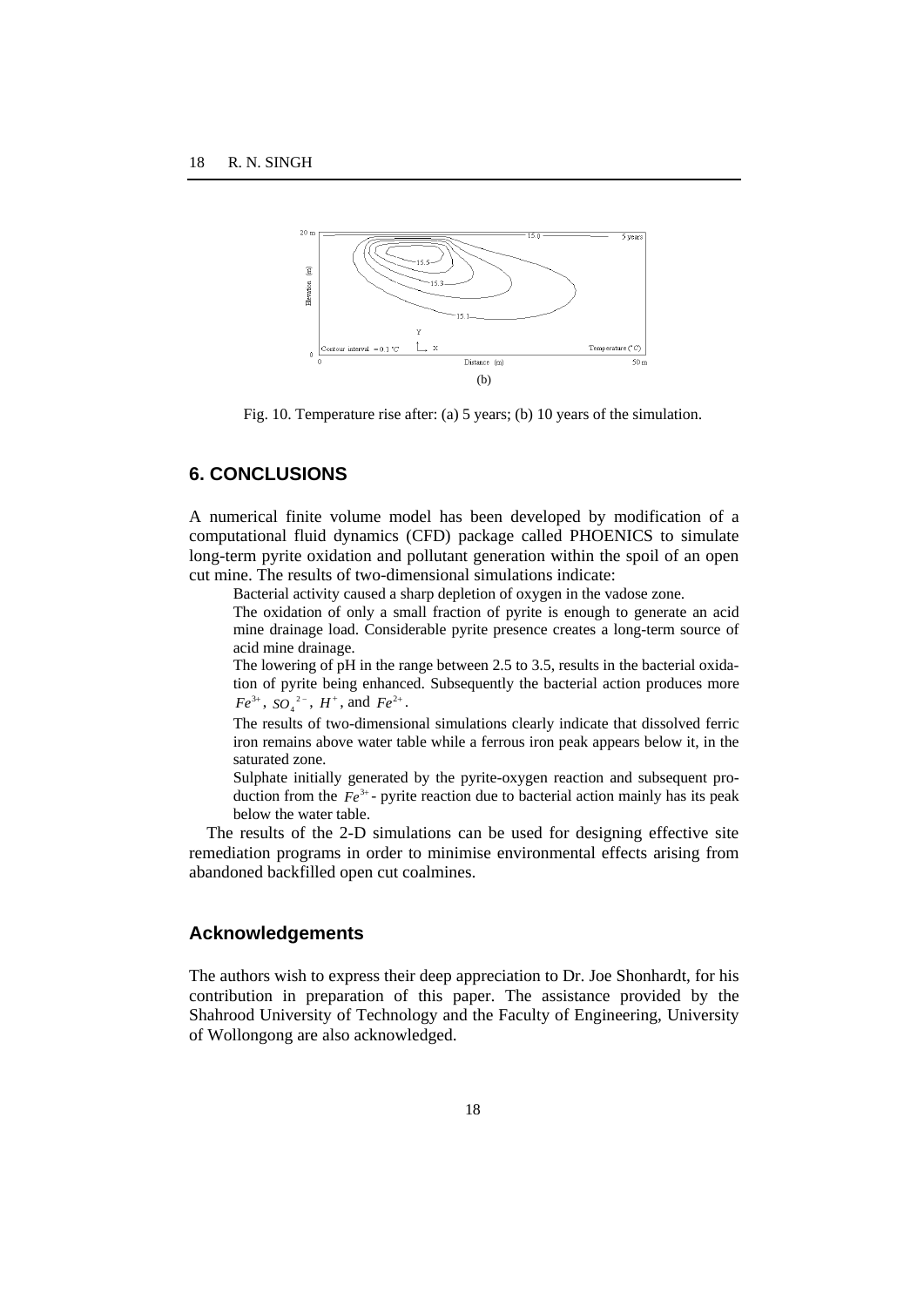## **References.**

Cathles, L.M. and Apps, J.A. (1975). A model of the dump leaching process that incorporates oxygen balance, heat balance and air convection. Metallurgical Transactions B. Volume 6B, pp.617-624.

CHAM (2000). The PHOENICS On-Line Information System, http://www.cham.co.uk/phoenics/d\_polis/polis.htm

Chen, M., Soulsby, C. and Younger, P.L. (1999). Modelling the evolution of mine water pollution at Polkemmet Colliery, Almond catchment, Scotland. Quarterly Journal of Engineering Geology, 32(4), pp. 351-362.

CRC, Handbook of chemistry and physics, D.R., Lide (Editor-in-chief),  $78<sup>th</sup>$ edition, CRC press LLC, Boca Roton, New York, 1997-1998.

Doulati Ardejani, F., Singh, R.N. and Baafi, E.Y. (2002). A numerical finite volume model for prediction of pollution potential of open cut mine backfill. 6th Annual Environmental Engineering Research Event 2002 conference, Blackheath NSW, Australia, ISBN: 0-9580158-1-3.

Elberling, B., Nicholson, R.V. and Scharer, J.M. (1994). A combined kinetic and diffusion model for pyrite oxidation in tailings: a change in controls with time. Journal of Hydrology,  $157(1)$ , pp.47-60.

Freeze, R.A. and Cherry, J.A. (1979). Groundwater, Prentice-Hall, Inc., Englewood Cliffs, New Jersey, 604p.

Guedes de Carvalho, R.A., Gonzalez Bega, C.G., Martins Sampaio, M.N., Neves, O. and Sol pereira, M.C. (1986). A study of the drainage of the pyrite mines of Aljustrel (Portugal). International Journal of Mine Water, 5(2), pp. 43- 56.

Jaynes, D.B., Rogowski, A.S. and Pionke, H.B., (1984a). Acid mine drainage from reclaimed coal strip mines, 1, Model description. Water Resources Research, 20 (2), pp.233-242.

Jaynes, D.B., Rogowski, A.S. and Pionke, H.B., (1984b). Acid mine drainage from reclaimed coal strip mines, 2, Simulation results of model. Water Resources Research, 20 (2), pp.243-250.